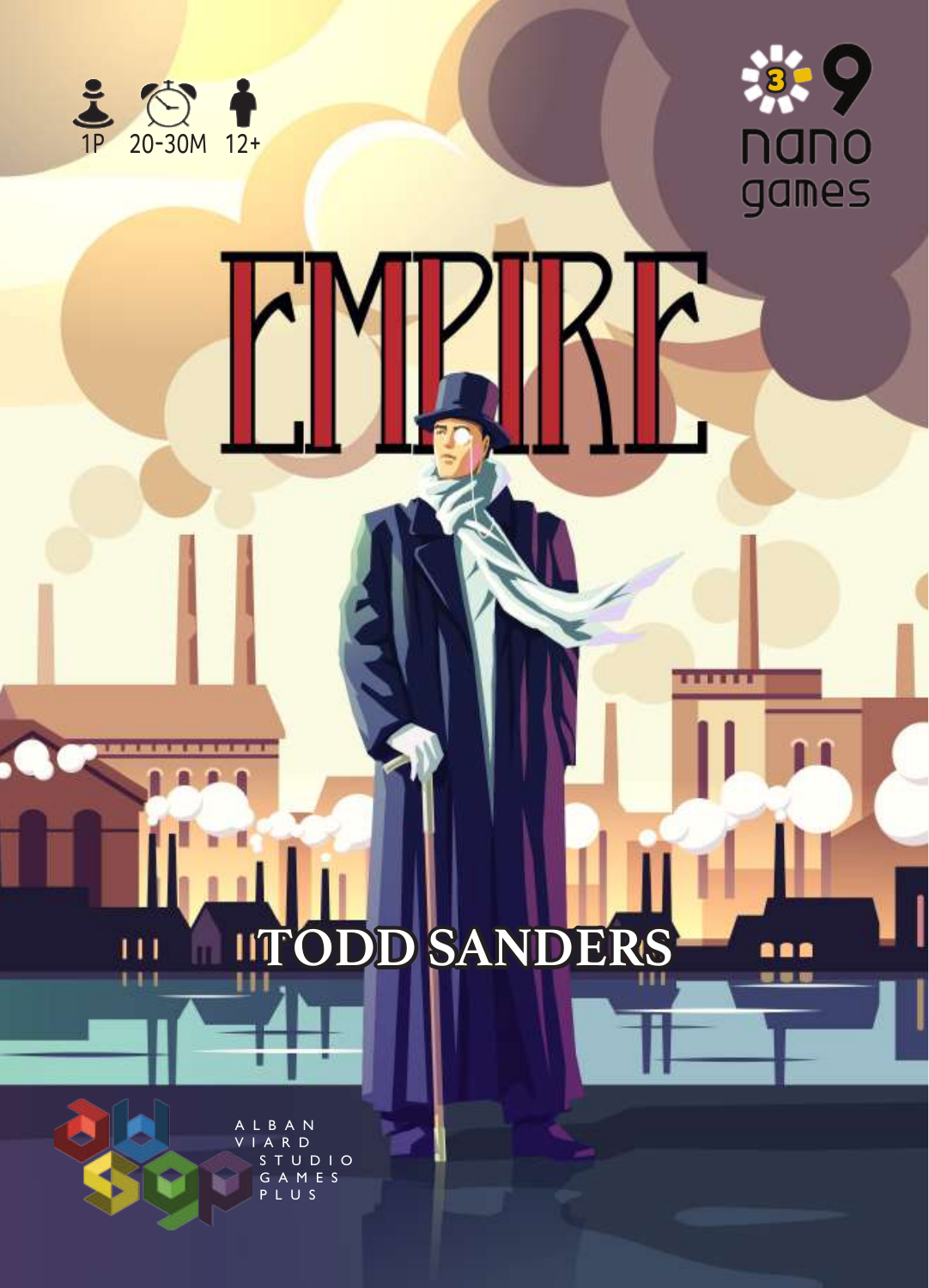At the turn of the century, build your solo industrial empire by constructing factories, hiring workers, producing goods and selling them for <sup>a</sup> profit. How rich will you be when you retire?

### **Components**

- 
- 



7 dice to track workers (Worker Dice) 1 die to track The Market (Market Die) 1 die to track Managers (Managers Die)



9 cubes as tracking markers

### **Goal of the Game**

Create a solo manufacturing empire in 30 years (15 turns) by building factories, producing **Capital** , **Materials** , **Commodities** , and **Goods** , and earn as much Profit as you can.

### **Setup**

1. Place the Central Factory card in front of you and the Years/Profit and Market (Side A for Basic Game, Side B for Advanced Game) cards to one side. Leave room around the Central Factory cards to place other Building cards during the game.



2. Place 1 marker each on the (2) spaces on the  $3 \bigcirc \bigcirc \bigcirc$  Resource tracks of the Central Factory, 1 marker on the  $(4)$  space on the  $\bigcirc$  Capital track, 1 Worker die showing  $a \ddot{\ddot{\cdot}}$  on the center of the card and the Managers die on the Managers space, also showing a  $\Xi$ .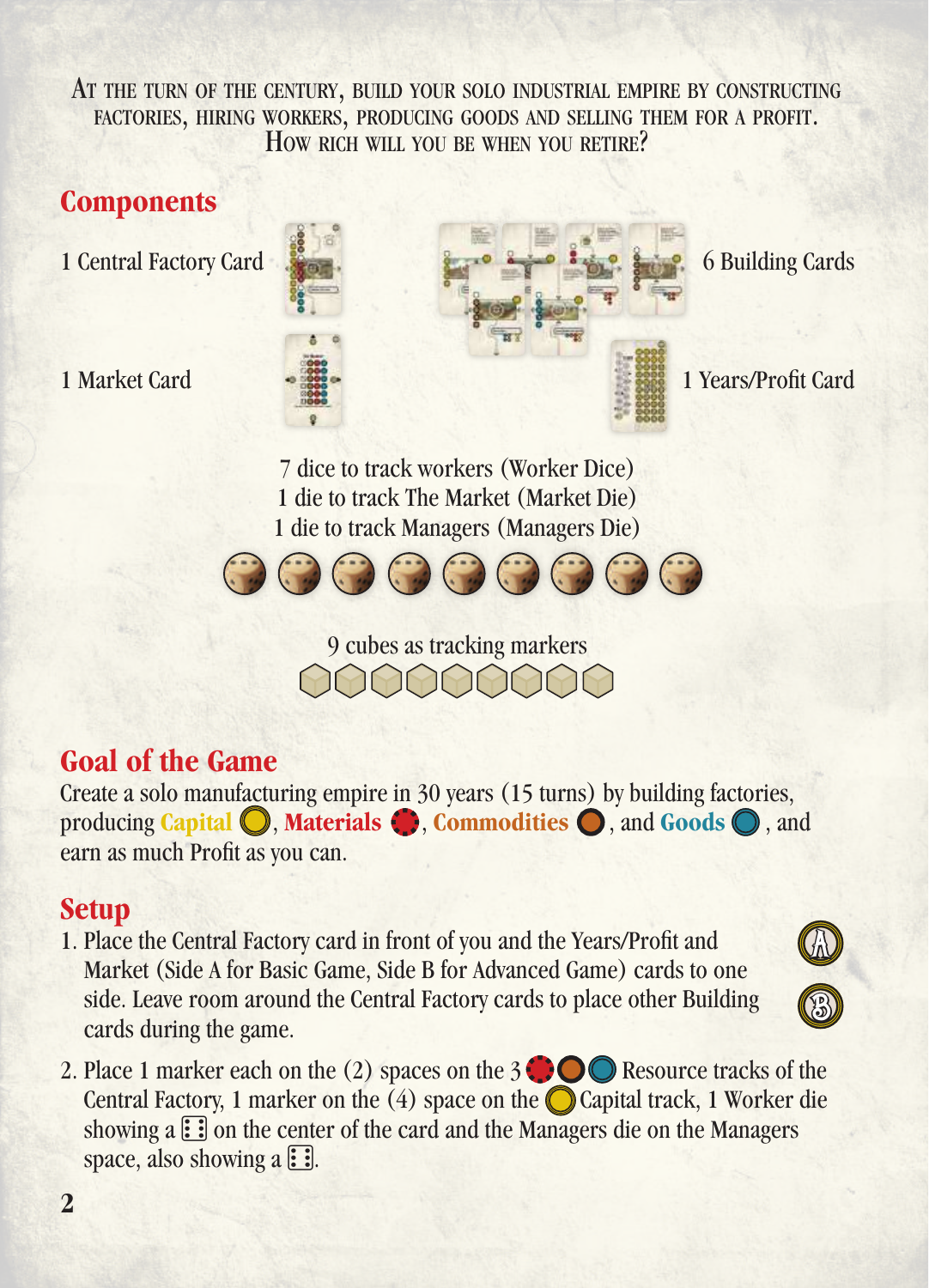- 3. Place 1 marker on the (0) space of the Years in Business track and 1 marker near the Profit track.
- 4. Place a die near the Market card as the Market die.
- 5. Shuffle the 6 Building cards then flip half of them over. Deal the cards out in a **Building Row** to one side. The row of building cards should have at least 1 of each of these Resource tracks in the game  $-\bullet$  Materials,  $\bullet$  Commodities and  $\bullet$  Goods. If the row does not, beginning from the leftmost card, flip a card over to its other side and check the new Resource track (keeping the original side face up if the track on the card is already one of those displayed) to see if all 3 Resource tracks are now displayed at least once each, among the 6 Building cards. **These cards must stay in the order dealt.**
- 6. Place the remaining 3 markers and 6 Worker dice near the line of Building cards.



**Materials Commodities and Goods are shown on the six cards in the Building Row.**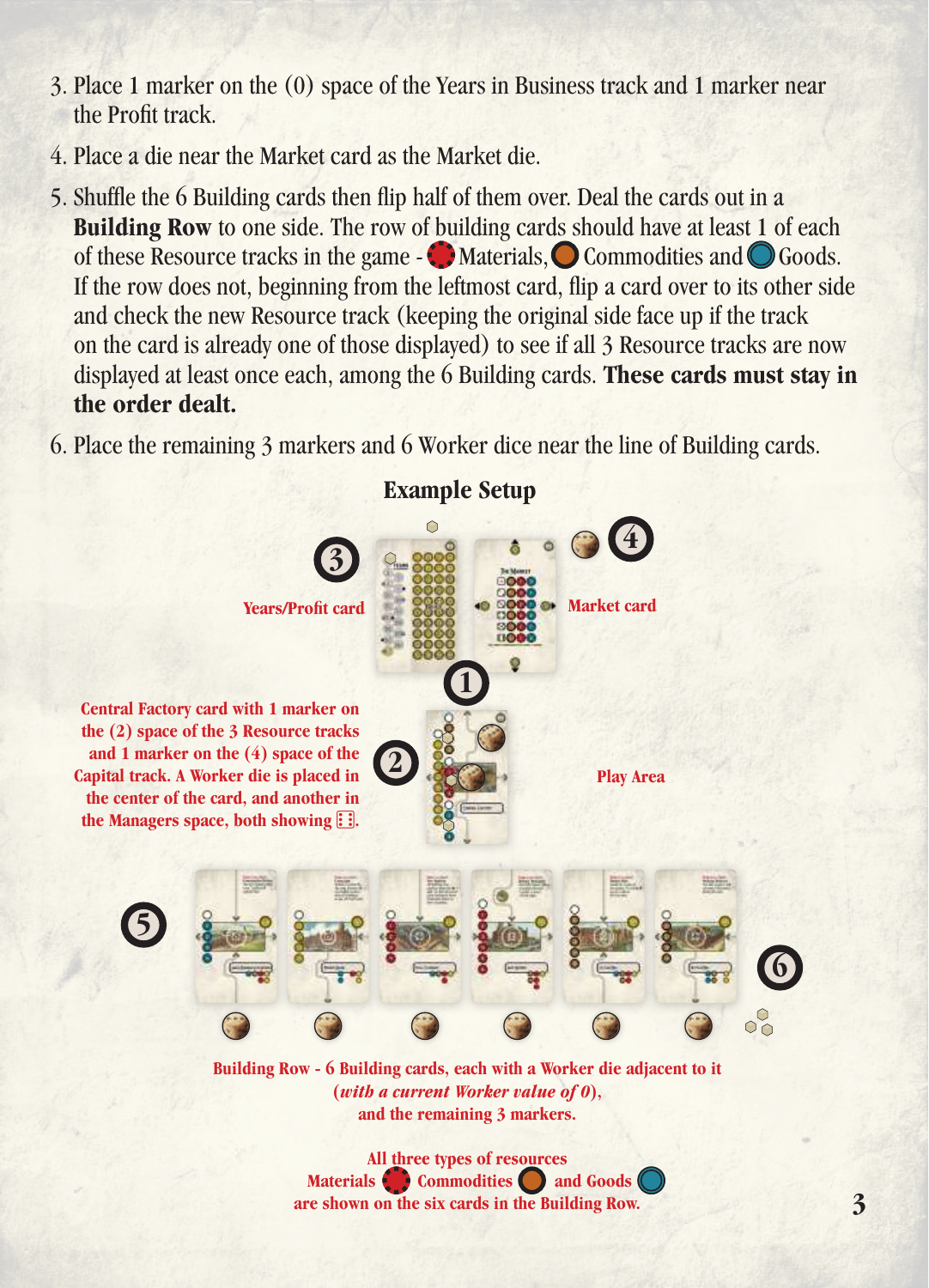### **Phases of a turn**

Each turn consists of three phases:

- 1. Set the Market
- 2. Take Your Actions
- 3. Upkeep/Record Time Passed

#### **Phase 1. Set the Market**

Roll the Market die and place it next to the Market. Reference the Market die's face against the Resource numbers listed in the resource circles in the matching row, they will show the amount you will gain in Capital or Profit for each matching resource unit sold during Phase 2. This row shows the amounts you will gain in Capital or Profit for each resource unit sold during this turn in Phase 2.



In this example, if a  $\lceil \cdot \rceil$  is rolled on the Market die: For every 2 units of *Commodities* or *Materials* sold, you would gain 1 unit of *Capital* (or *Profit)*. For every 1 unit of *Goods* sold you would gain 1 unit of *Capital* (or *Profit)*.

If using the **S** side of the Market card you may *sell units of Capital to gain units of Profit.* 

#### **Phase 2. Take Your Actions**

You may now take up to 4 actions, **once each**, **in the order listed below**, *though you may skip any action in the series (ex. - A, (skip B), C, D)*: **Sell Resources and/ or Capital for Profit; Hire and/or Move Workers; Build a Building/Trigger Events; Produce Resources and/or Capital**.

Your first action is free, the **2nd action will cost 1 Capital unit,** the **3rd action will cost 2 Capital units** and the **4th action will cost 4 Capital units**. Record this on your Capital track as you pay.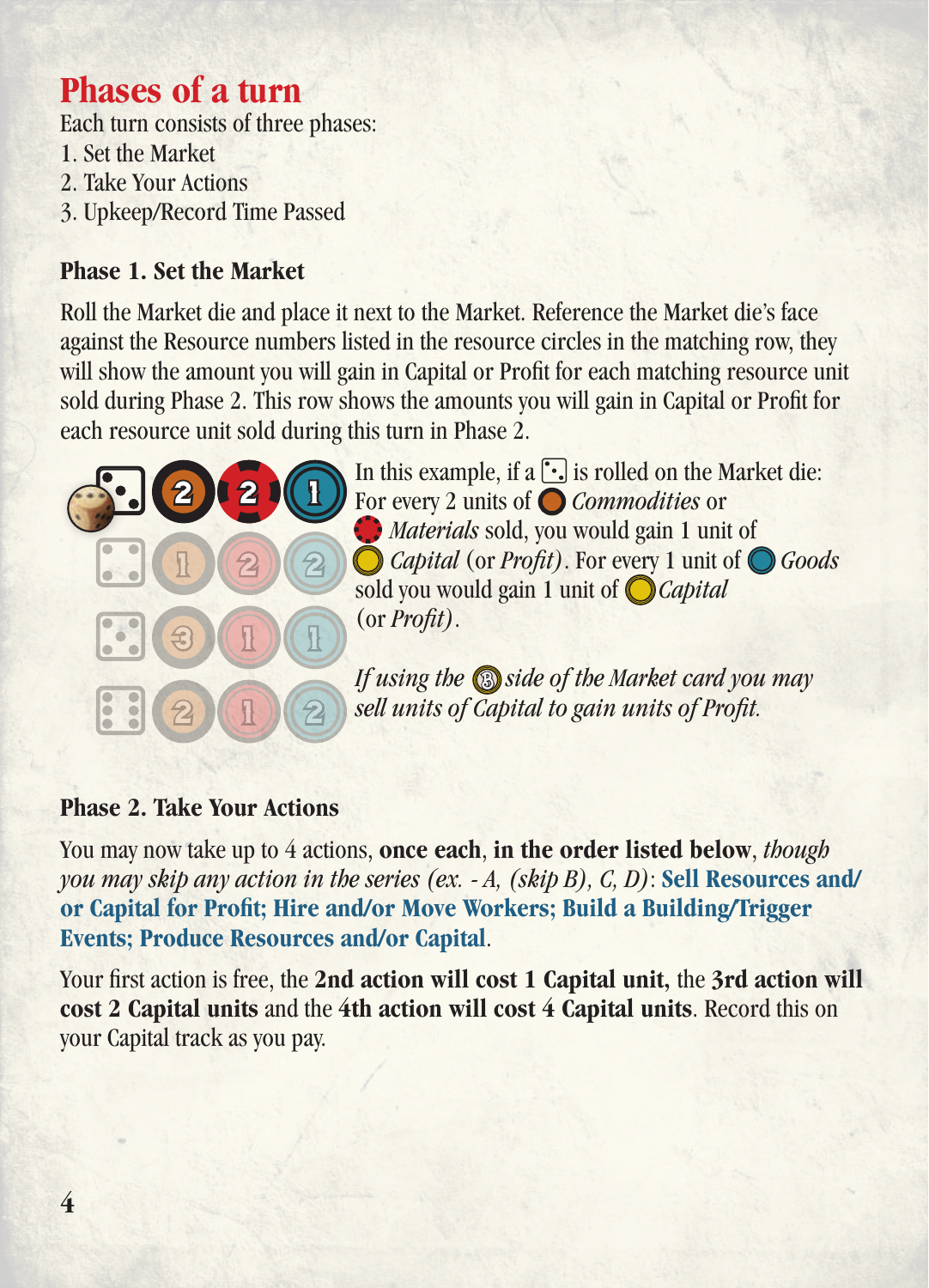### **Anatomy of a Building Card**

**Event when building.**

**Profit award at game end if building is built and fully staffed.**

**Railway track showing direction. Railways are used to move workers from one building to another along the one-way paths.**

**Resource track.**

**Number of workers needed to staff building and produce resources (Staffing Requirement die icon).**

> **Name of building and cost to build in Resources and Capital.**

### **Recording Profit**

**When recording Profit above a value of 40 units, place the Market card adjacent to Years/Profit, with the arrow and multiple of 40 pointing towards the card. You may record a value up to 200 units this way.**





Examples of how the Market card moves



**A value of 40 A value of 80 A value of 120 A value of 160**



JUN & MARMALADE W

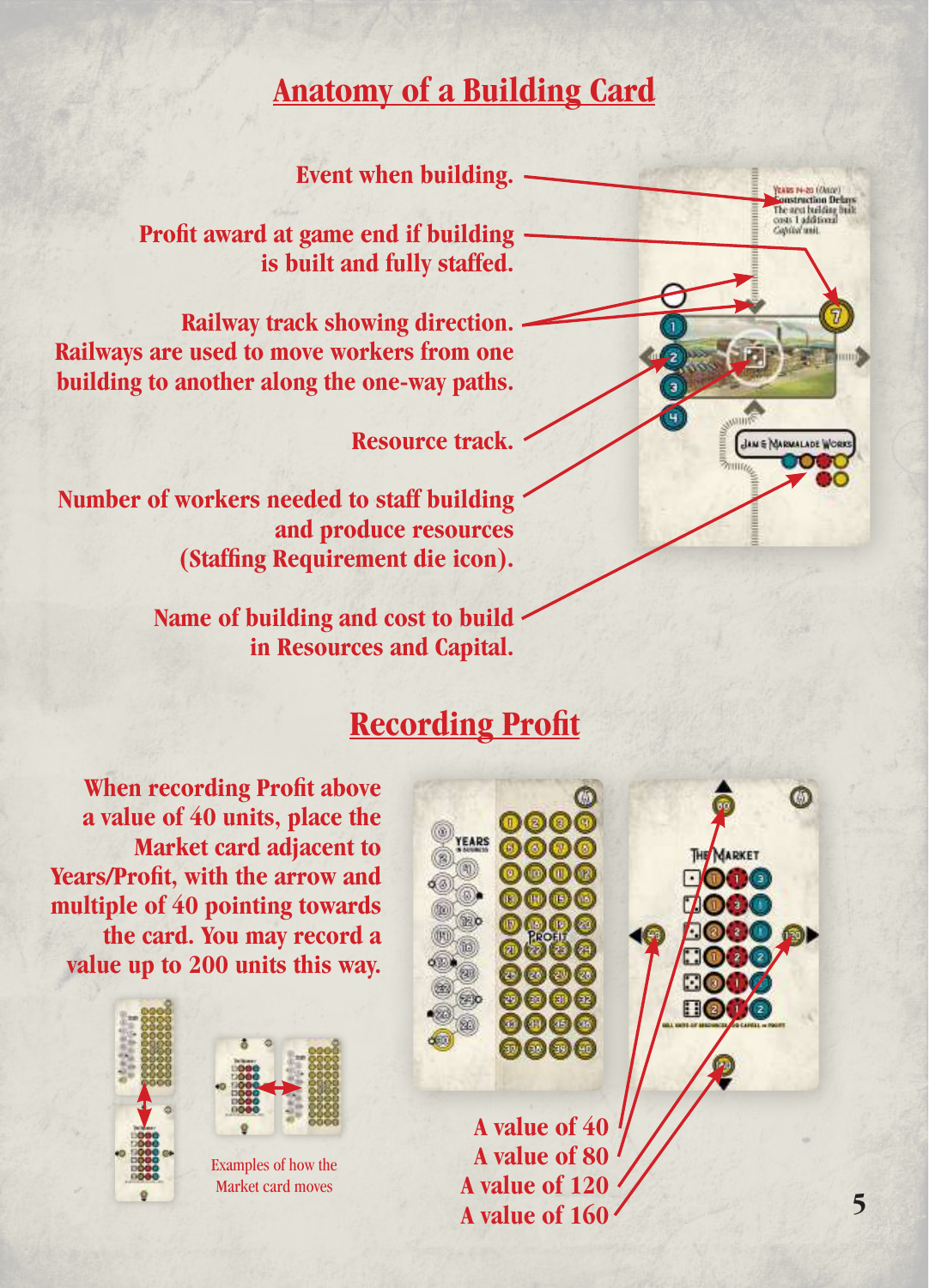#### **A. Sell Resources and/or Capital for Profit:**

Referencing the Market die value, rolled at the beginning of your turn, you may sell Resources at the market values shown in the row for Profit. If using the B side of the Market card you may also sell units of Capital to gain units of Profit.



In this example, if a  $\lceil \cdot \rceil$  is rolled on the Market die:

For every 2 units of *Commodities* or *Materials* sold, you would gain 1 unit of *Capital* (or *Profit)*. For every 1 unit of *Goods* sold you would gain 1 unit of *Capital* (or *Profit)*.

*If using the* Side of the Market card you may *sell units of Capital to gain units of Profit.* 

You may sell as many units as you wish to. For each unit sold, record this on the Capital/Resource tracks on your Buildings by moving the markers down accordingly. If you sell all of your units on a given track, move the marker to the black circle shown adjacent to the track. If a market value is "-" (Side B of the Market card) then this Resource is not desired during this turn and you may not sell any of this type.

Record all Capital or Profit gained on their respective tracks.

**Capital functions in two ways in the game, it is a Resource like Materials, Commodites, and Goods, but it can also be sold or turned into Profit. You may never use Profit to build Buildings, so you must decide during this action if you will record any gains as Capital or Profit.**

#### **B. Hire and/or Move Workers:**

Rotate a Worker die on 1 Building up by 1, showing you have hired a new worker. The die may never show more than 6 workers. *And/or* additionally, you may also subtract any amount on one die and add it to an adjacent Building card's Worker die if the oneway railway path connects those two cards.

#### **C. Build a Building/Trigger Event:**

Pay the cost as shown in Resources and Capital on 1 of the Building cards available in the Building Row, and place this card adjacent to an existing building in your Play area. The cost should be tracked among your other building cards in your play area, subtracting the units from any Resource and Capital tracks.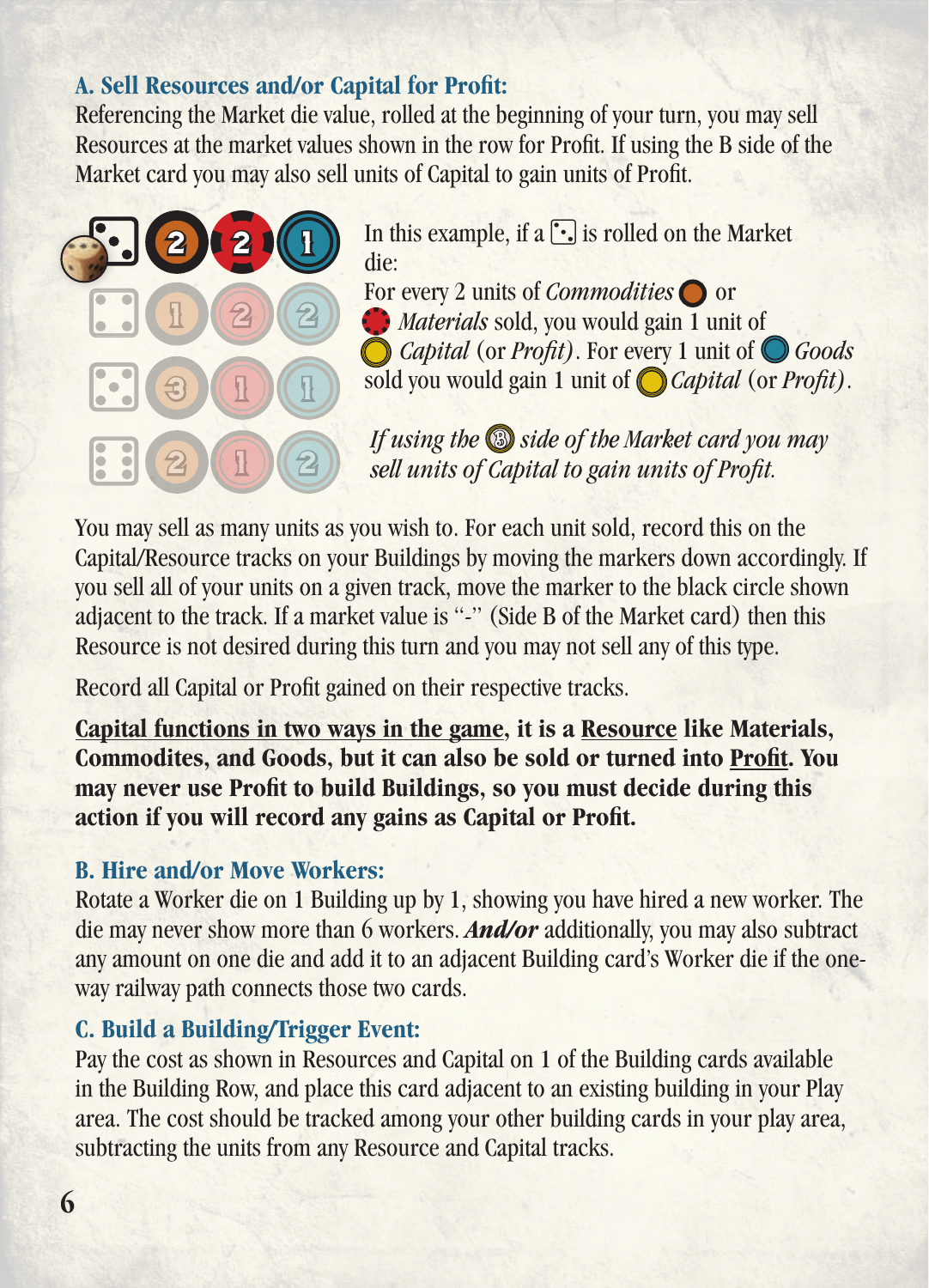#### *Note: temporarily leave the gap in the Building Row to reference the Event text at the end of this action.*

**When built, a Building card must always be placed adjacent to one or more previously built Building cards, following the one-way railway path indicated on the cards. You may not place a card if the adjoining path(s) do not go in the same direction, or if a path is not shown on the card on that side. The card may not be rotated when placed.**

Place a Worker die on the center of the card with the  $\cdot \cdot$  facing upwards. This denotes opening the building and hiring the first worker. The die value on the card is the number of workers needed to fully staff the factory and begin production. **Production (see action D.) may not be tracked on this card until fully staffed.**

Place a marker on the black circle on the Resource track of this card. This marker will track production in this building once it is fully staffed. Note there are fewer markers than the possible number of tracks your buildings may have in the game. If you build a building and do not have another marker to place on the card, you *must* take a marker from a track on the Central Factory card. *Note: A track on the Central Factory card without a marker will no longer count for action D. Produce Resources and/or Capital. You may not move the marker back to the Central Factory on a later turn.*

#### **Events:**

**After the building is built**, reference the Event text shown on the card to the right of the one removed from the Building row.

*(If you are building the last card in the row reference the first card in the row. If only one card is left there will not be an Event)*.

If the year range on the Event text matches the currently marked year on the Years in Business track, this Event now occurs. Events are marked *(Once)* - meaning they only occur once as a building is built, during the year range shown. Some events note the Event action will take place during the next turn.

Then move all cards in the Building Row to the left to fill in the gap. **These cards must stay in the order dealt.**

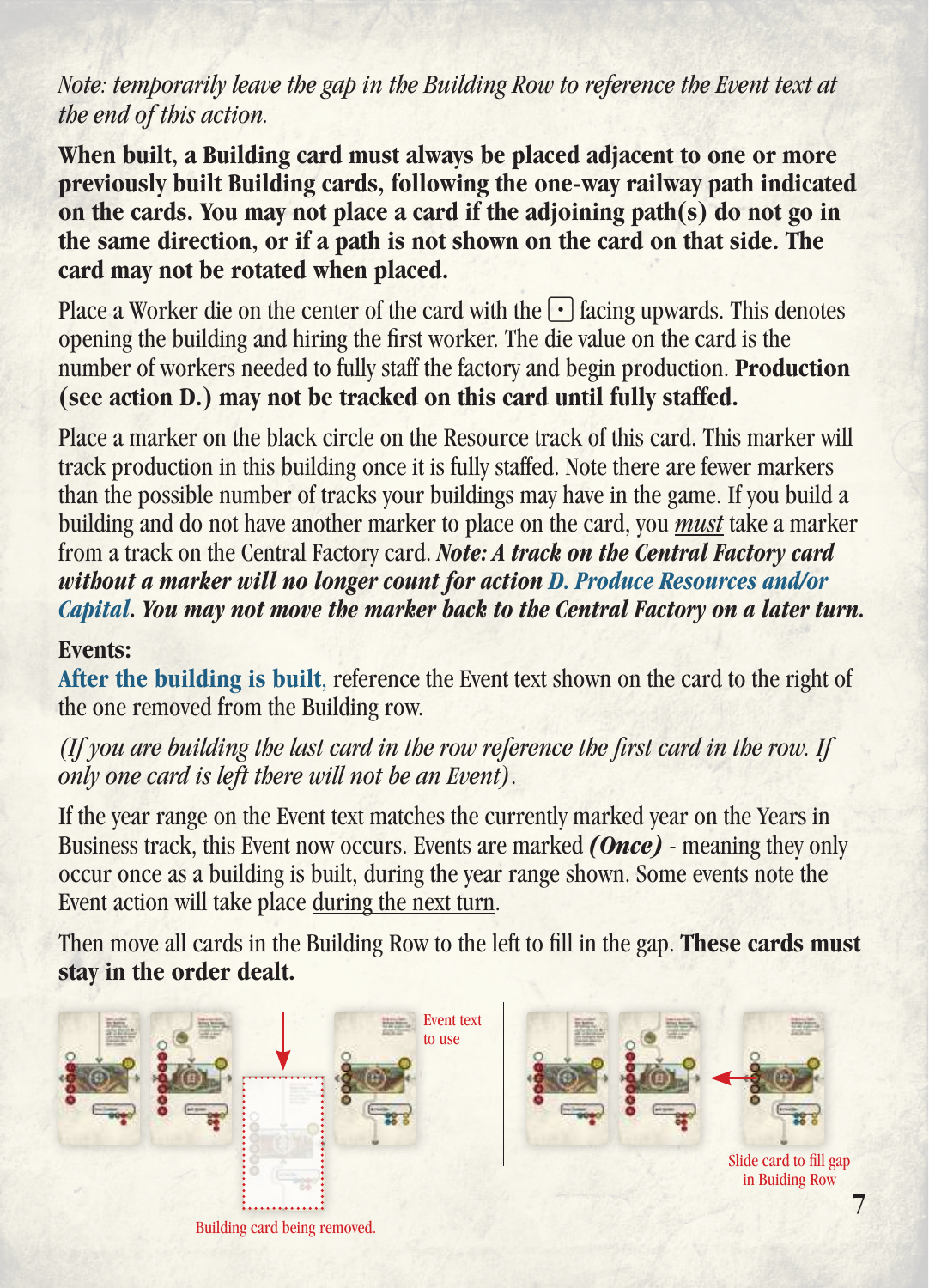### **Placing Building cards next to each other**

**When built, a Building card must always be placed adjacent to a previously built Building card following the one-way railway path indicated on the card.** 

> **You may not place a card if the adjoining paths do not go in the same direction, or if a path is not shown on the card on that edge.**



### **Events**



**If you choose to build the 2nd card in the row, the 3rd card's Event will take place if the years marked match the current year. If you choose to build the 5th card in the row, the 1st card's Event will take place if the years marked match the current year. If you choose to build the only card in the row. No Events take place.**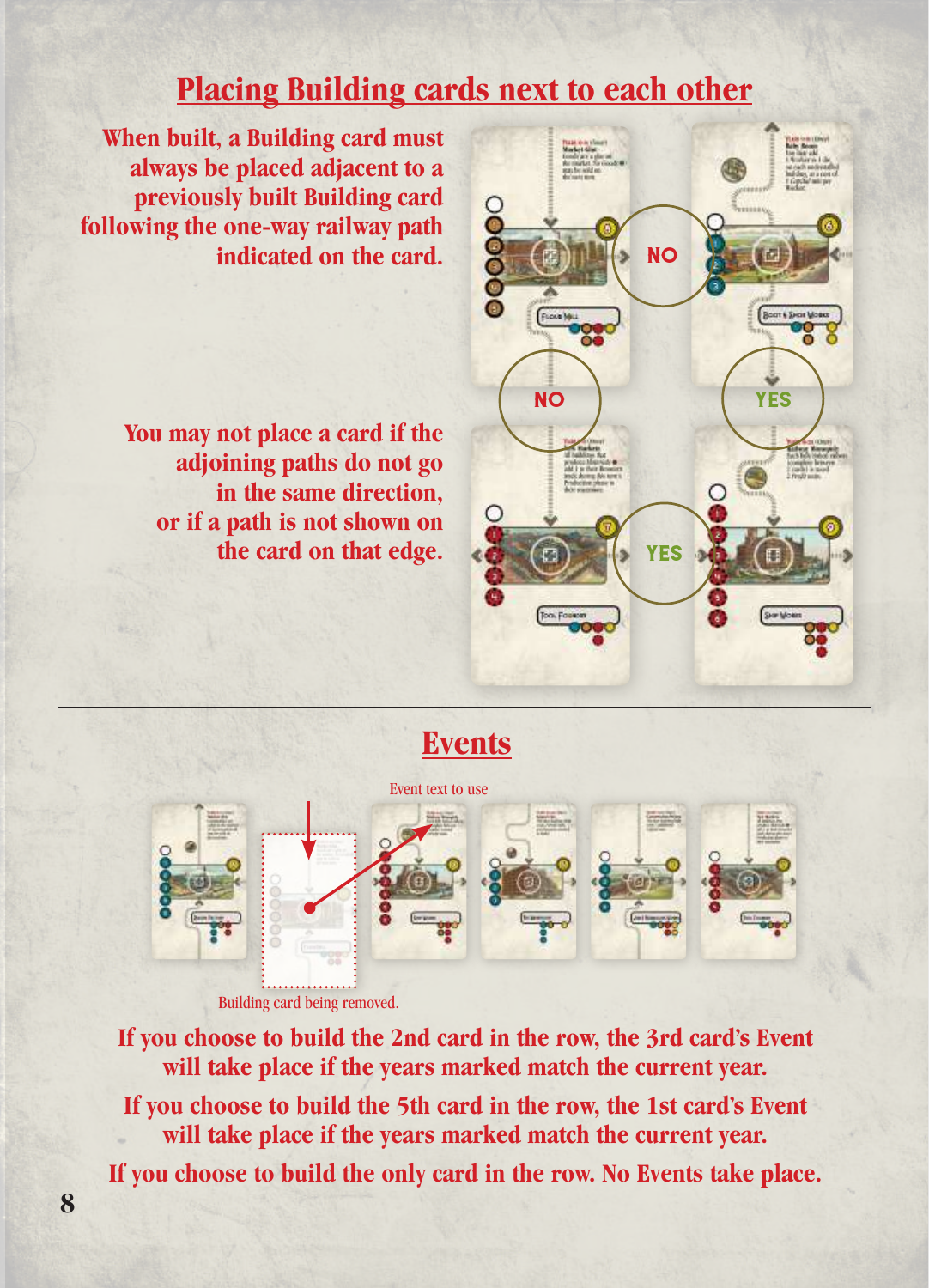#### **D. Produce Resources and/or Capital:** If the building is **fully staffed**

(*i.e. the die value matches or exceeds the die icon shown on the card*), you may produce Resources/Capital and move a marker on any Resource or Capital track, on **any/ all** Building cards. The number of Resources or Capital the marker will move is equal to the total number of tracks of that type among all of your built and fully staffed buildings up to the track's maximum amount.

In the example shown to below (*assuming each building is fully staffed with the die value matching or exceeding the die icon shown on the Building card*) - you would be able to produce:

2 units of Capital on **each** of your 2 Capital tracks

2 units of Goods on **each** of your 2 Goods tracks

2 units of Commodities on **each** of your 2 **◯** Commodities tracks

1 unit of Materials on your 1<sup>1</sup> Materials track

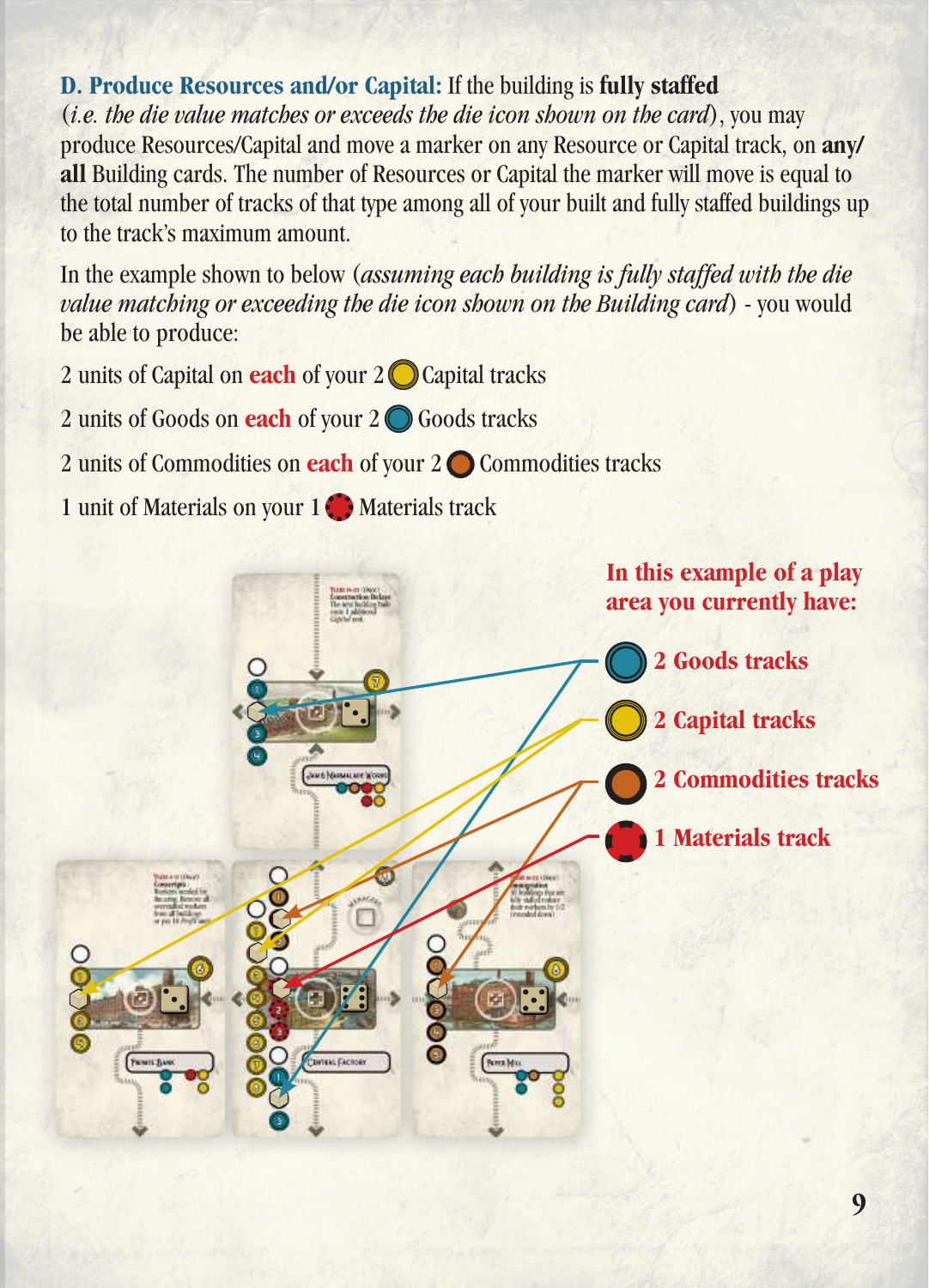#### **Managers**

The Managers die on the Central Factory card may be used at any time during *2. Take Your Actions* but does not count as one of the official actions.

It can be used only once in each Phase 2 of the game.

To use the die, pay Capital equal to the current value of the Market die. You may then:

- Add a 1 Materials, Commodities or Goods unit to any track **OR**
- Add 1 Worker to any Building **OR**
- Build a building if neither of the two adjacent sides of the Building cards (newly built and existing) show a railway path (*i.e. no arrow*). The building is subject to all cost and event rules per **C. Build a Building/Event**

Rotate the Managers die down 1 value after using it. If the Managers die is rotated down from  $\lceil \cdot \rceil$  to 0, remove it from play.

### **Phase 3. Upkeep/Record Time Passed**

Overstaffing a building can lead to additional costs and to buildings requiring upkeep.

On years 6, 12, 18, 24 and 30 you must pay rising labor costs  $\bigcirc$  for any workers represented by a Worker die whose value exceeds the Staffing Requirement die icon for that building (*do not count the Central Factory during this phase*). For each building with more workers than the staffing requirement (as shown by the die icon) pay Capital equal to 1/2 of the value on the current Market die (rounded down). If you are unable to pay this amount, the Worker die is rotated to  $\lceil \cdot \rceil$ .

On years 8, 18, and 24 you must pay for Building Upkeep and Maintenance (*do not count the Central Factory during this phase*). For each building built, pay a cost of any two Resources shown for the original building cost. You may choose which two of these you pay; then reduce the value on a matching Resource track among any one of your buildings. For each unit of the Resource cost you cannot pay, subtract 1 Profit unit. If you cannot subtract a Profit unit, Profit will remain at 0.

At the end of each turn, move the marker on the Years in Business track forward one space. The game ends after your 30th year.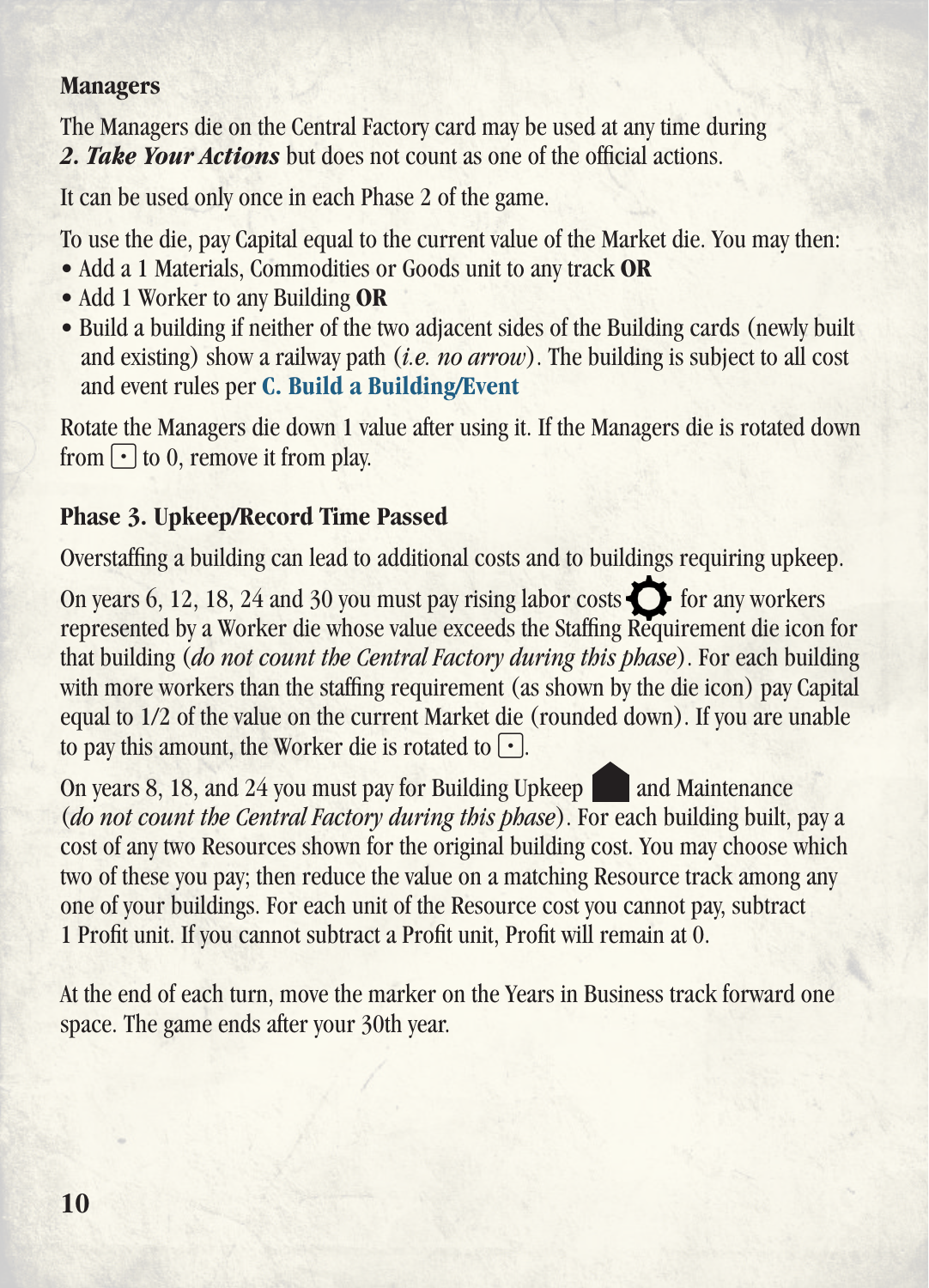### **Labor Costs and Building Upkeep**

**Icon indicating Labor Costs to be paid this year.**

**Icon indicating Building Upkeep to be paid this year.**



SHIP WORKS

**The cost to build this building was: 2 Commodities units 3 Materials units 1 Capital unit.**

**You may choose any combination of these to pay in Resource units for Building Upkeep.**

## **Game End**

The game ends after 30 years (15 turns). Your total score based on your total Profit shown. You may gain bonus Profit for each Building you have built that is fully staffed (where the Worker die value matches/exceeds the Staffing Requirement die icon on the Building). These bonuses are shown in the upper right of the Building cards.